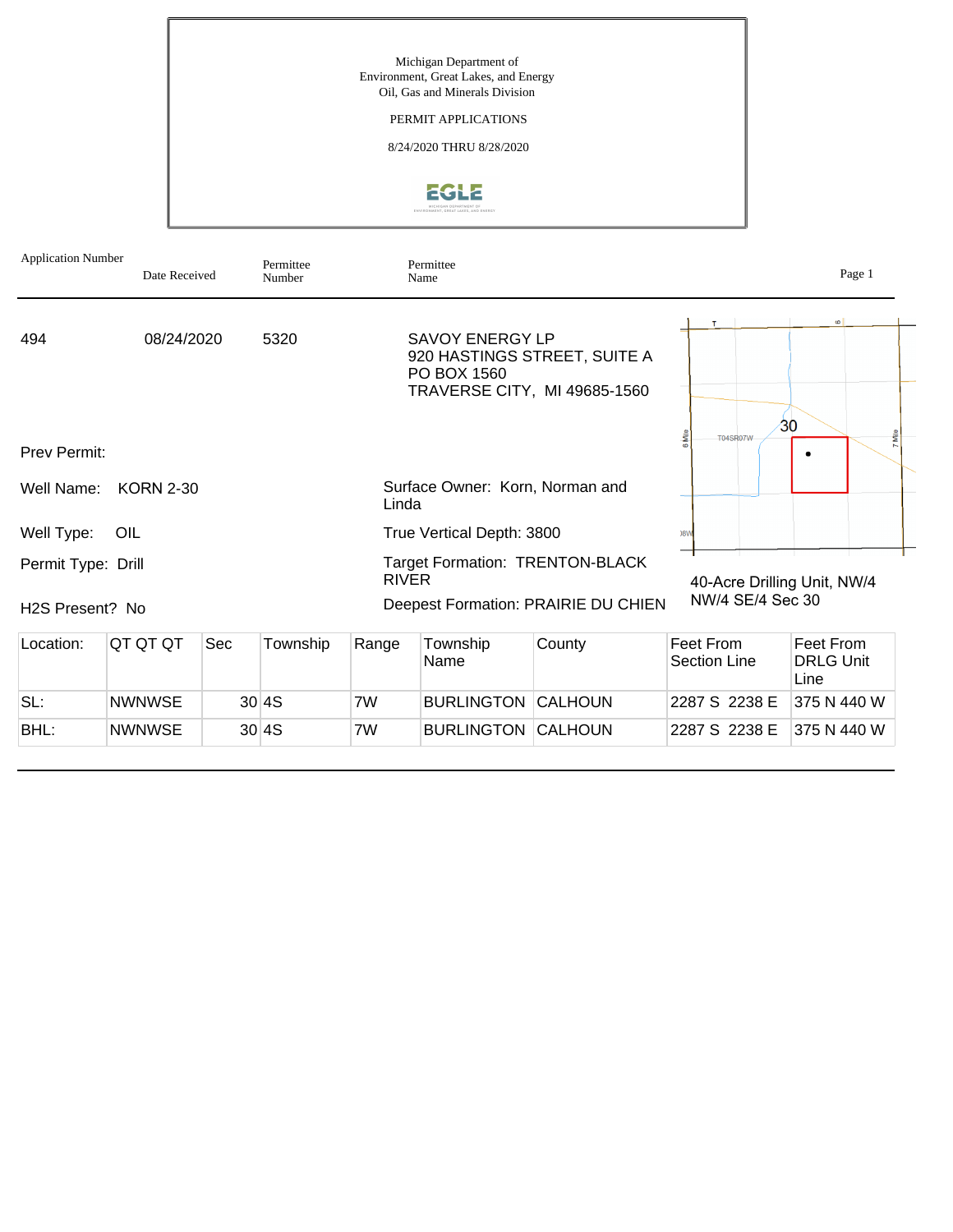Michigan Department of Environment, Great Lakes, and Energy Oil, Gas and Minerals Division

#### PERMIT APPLICATIONS

8/24/2020 THRU 8/28/2020



| <b>Application Number</b>     | Date Received             |     | Permittee<br>Number |       | Permittee<br>Name                                   |              |                                        | Page 2                                |
|-------------------------------|---------------------------|-----|---------------------|-------|-----------------------------------------------------|--------------|----------------------------------------|---------------------------------------|
| 493                           | 08/28/2020                |     | 104                 |       | <b>WEST BAY EXPLORATION</b><br><b>COMPANY</b>       |              | 15<br>١ą                               |                                       |
|                               |                           |     |                     |       | 13685 S WEST BAYSHORE DR<br>TRAVERSE CITY, MI 49684 |              | Linknown                               |                                       |
| <b>Prev Permit:</b>           |                           |     |                     |       |                                                     |              | Surrey Rd<br>$\mathsf{x}$              |                                       |
| Well Name:                    | State Grant & Scheer 1-22 |     |                     |       | Surface Owner: Karl Scheer                          |              | 22                                     |                                       |
| Well Type:                    | OIL                       |     |                     |       | True Vertical Depth: 4150                           |              |                                        |                                       |
| Permit Type: Drill            |                           |     |                     |       | <b>Target Formation: DUNDEE</b>                     |              | 280-Acre R303 Drilling Unit, NW/4      |                                       |
| H <sub>2</sub> S Present? Yes |                           |     |                     |       | <b>Deepest Formation: DUNDEE</b>                    |              | & W/2 NE/4 Sec 22, SE/4 SW/4<br>Sec 15 |                                       |
| Location:                     | QT QT QT                  | Sec | Township            | Range | Township<br>Name                                    | County       | Feet From<br>Section Line              | Feet From<br><b>DRLG Unit</b><br>Line |
| SL:                           | <b>SWNENW</b>             |     | 22 17N              | 4W    | <b>GRANT</b>                                        | <b>CLARE</b> | 854 N 1596 W                           | 1786 S 1596<br>W                      |
| BHL:                          | <b>NWSENW</b>             |     | 22 17N              | 4W    | <b>GRANT</b>                                        | <b>CLARE</b> | 1325 N 1945 W                          | 1315 S 1945<br>W                      |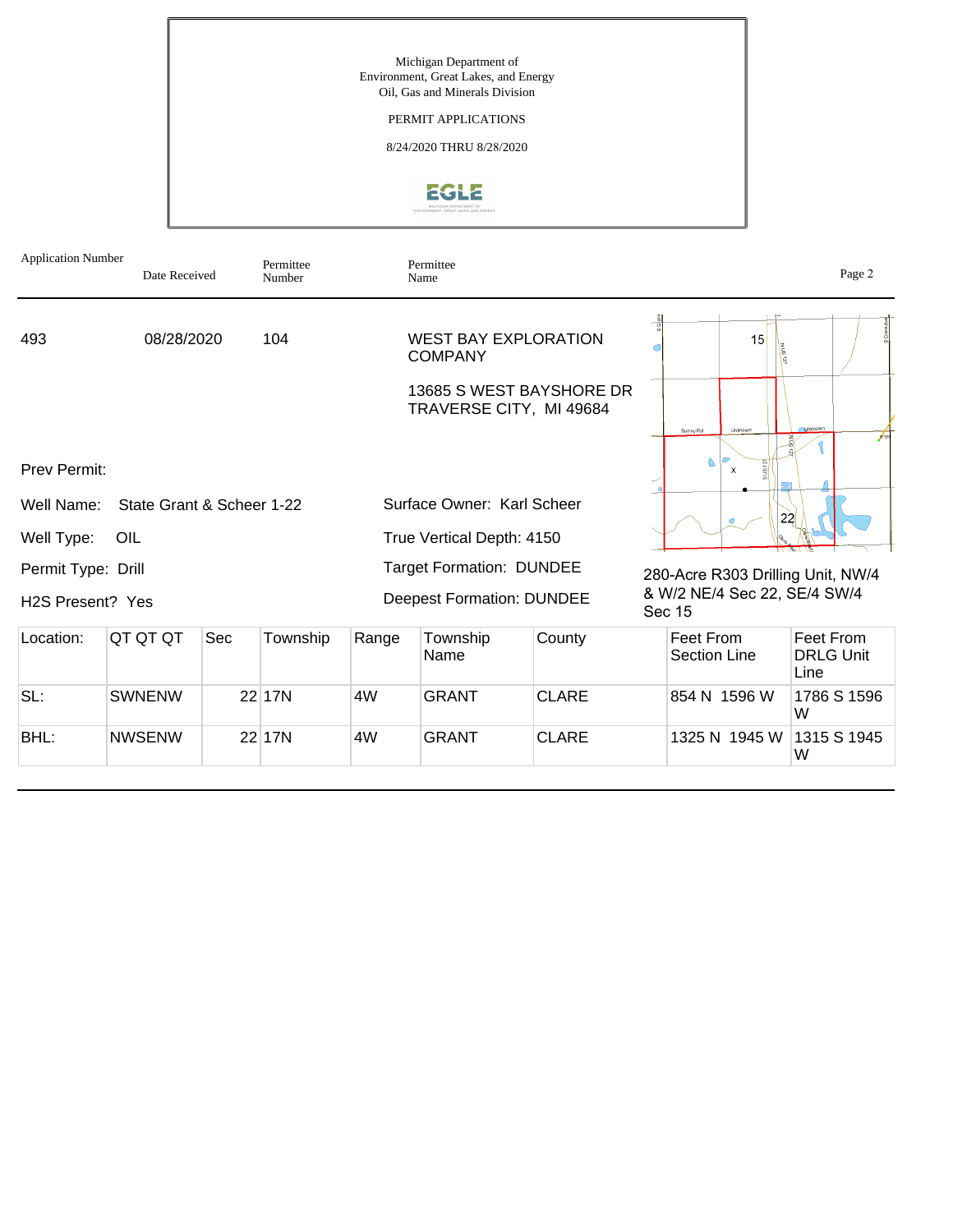Environment, Great Lakes, and Energy

Oil, Gas and Minerals Division

Updated Permits

8/24/2020 THRU 8/28/2020



Permit Number Permittee Number Permittee Name Page 1

### **RECORD OF WELL PLUGGING:**

12693 491 CONSUMERS ENERGY CO 1945 W PARNALL RD JACKSON, MI 49201

API Well Number: 21-133-12693-00-00

Well Name: MICHIGAN GAS STORAGE CO 215

Plugging Date: 7/24/2020

| Location | <b>IOT OT OT</b> | Sec | Township | Range | Township Name | County          | Feet From Section<br>Line | <b>Feet From DRLG</b><br>Unit |
|----------|------------------|-----|----------|-------|---------------|-----------------|---------------------------|-------------------------------|
| ISL:     | <b>CNSESW</b>    |     | 25 20N   | 7W    | l MARION      | IOSCEOLA        | 660 S 660 E               |                               |
| BHL:     | <b>CNSESW</b>    |     | 25 20N   | 17W   | l MARION      | <b>IOSCEOLA</b> | 660 S 660 E               |                               |

20627 491

 $- - - - - -$ 

CONSUMERS ENERGY CO

1945 W PARNALL RD JACKSON, MI 49201

API Well Number: 21-035-20627-00-00

Well Name: M G S C 926

Plugging Date: 7/10/2020

| Location | <b>IOT OT OT</b> | <b>Sec Township</b> | Range | Township Name | Countv        | <b>Feet From Section</b><br>Line | <b>Feet From DRLG</b><br>Unit |
|----------|------------------|---------------------|-------|---------------|---------------|----------------------------------|-------------------------------|
| SL:      | <b>ICNSWNE</b>   | 3 I 19 N            | 16W   | REDDING       | <b>ICLARE</b> | 660 S 660 W                      | 1660 S 660 W                  |
| BHL:     | <b>ICNSWNE</b>   | 3 I 19 N            | 16W   | REDDING       | <b>CLARE</b>  |                                  |                               |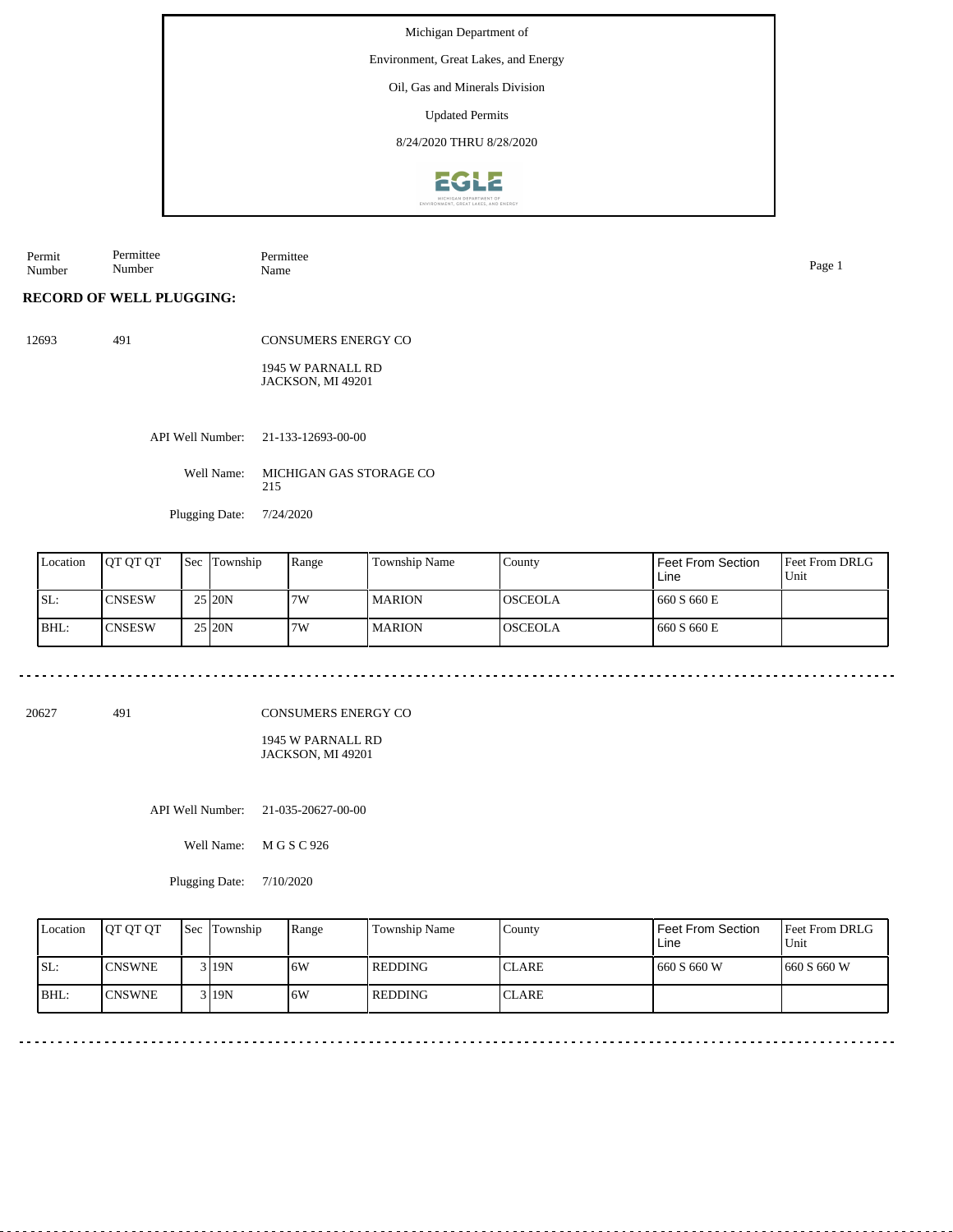Environment, Great Lakes, and Energy

### Oil, Gas and Minerals Division

Updated Permits

8/24/2020 THRU 8/28/2020



50775 6361 RIVERSIDE ENERGY MICHIGAN LLC 10691 EAST CARTER ROAD SUITE 201 TRAVERSE CITY, MI 49684 Permit Number Permittee Number Permittee Name Page 2

API Well Number: 21-119-50775-00-00

Well Name: PONDEROSA CLUB 7-27

Plugging Date: 8/13/2020

| Location | IOT OT OT      | 'Sec | Township          | Range | Township Name | County              | Feet From Section<br>Line | <b>Feet From DRLG</b><br>Unit |
|----------|----------------|------|-------------------|-------|---------------|---------------------|---------------------------|-------------------------------|
| ISL:     | <b>INWSWNE</b> |      | 27131N            | 2E    | <b>BRILEY</b> | <b>IMONTMORENCY</b> | 722 S 362 W               | 1722 S 362 W                  |
| IBHL:    | <b>INWSWNE</b> |      | 27 <sub>31N</sub> | 2E    | <b>BRILEY</b> | <b>IMONTMORENCY</b> |                           |                               |

52567 6361

RIVERSIDE ENERGY MICHIGAN LLC 10691 EAST CARTER ROAD SUITE 201 TRAVERSE CITY, MI 49684

API Well Number: 21-119-52567-00-00

Well Name: STATE BRILEY & MOREAU 14-3

Plugging Date: 8/20/2020

| Location | <b>OT OT OT</b> | <b>Sec Township</b> | Range | Township Name | County              | Feet From Section<br>Line | <b>Feet From DRLG</b><br>Unit |
|----------|-----------------|---------------------|-------|---------------|---------------------|---------------------------|-------------------------------|
| ISL:     | <b>INESESW</b>  | 3 3 1 N             | 2E    | <b>BRILEY</b> | <b>IMONTMORENCY</b> | 1840 S 460 E              | 1840 S 460 E                  |
| BHL:     | <b>INESESW</b>  | 3 I 31 N            | 2E    | <b>BRILEY</b> | <b>IMONTMORENCY</b> |                           |                               |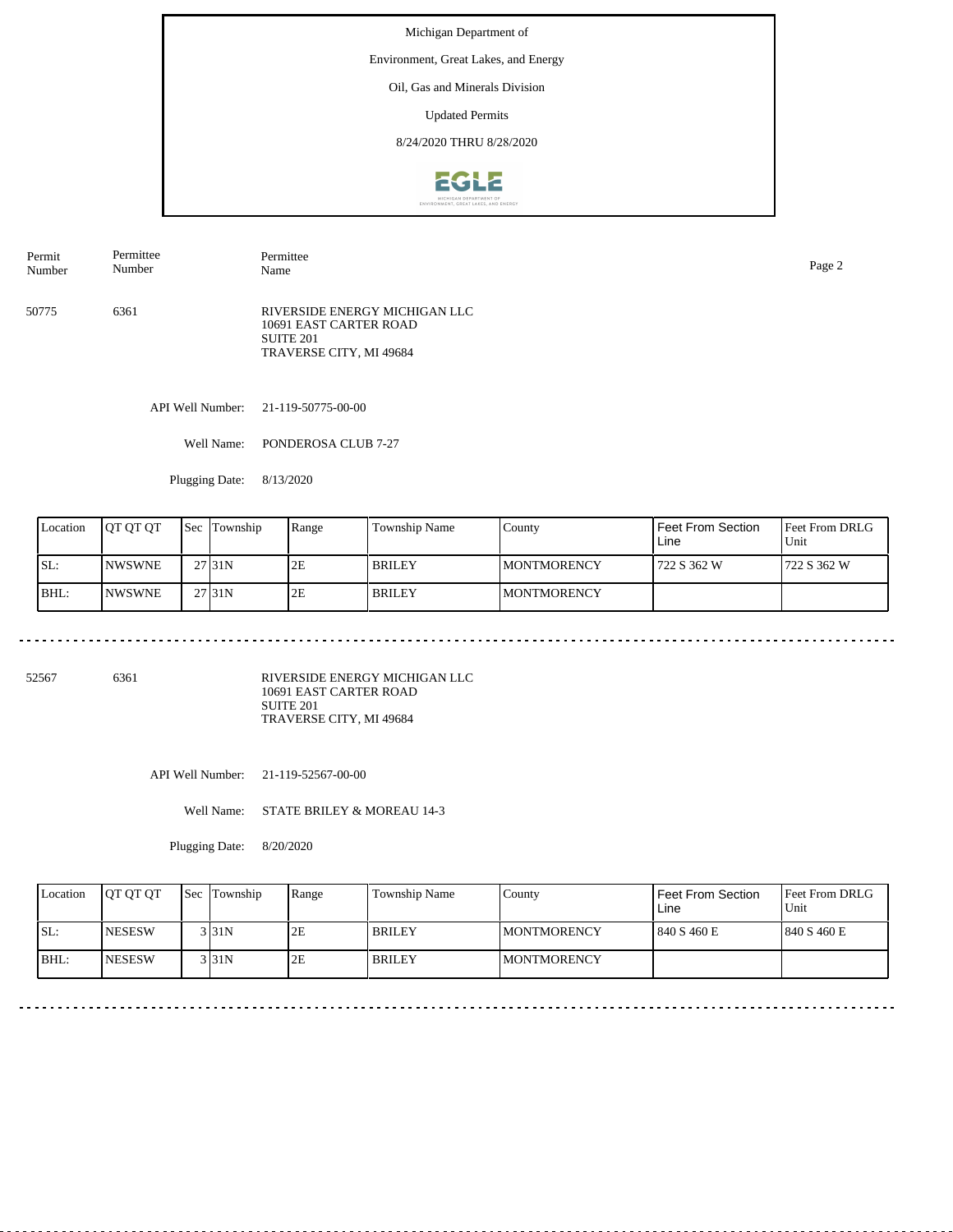Environment, Great Lakes, and Energy

Oil, Gas and Minerals Division

Updated Permits

8/24/2020 THRU 8/28/2020



Permit Number Permittee Number Permittee Name Page 3

#### **APPLICATIONS TO CHANGE WELL STATUS:**

13234 491

CONSUMERS ENERGY CO

1945 W PARNALL RD JACKSON, MI 49201

API Well Number: 21-035-13234-00-00

Well Name: MICHIGAN GAS STORAGE CO 281

Approval Date: 6/3/2020

ACOWS for Miscellaneous

| Location | <b>IOT OT OT</b> | <b>Sec</b> | Township | Range | <b>Township Name</b> | County        | Feet From Section<br>Line | <b>Feet From DRLG</b><br>Unit |
|----------|------------------|------------|----------|-------|----------------------|---------------|---------------------------|-------------------------------|
| ISL:     | <b>ICNSWSW</b>   |            | 33 20N   | 16W   | WINTERFIELD          | ICLARE        | 585 S 660 W               |                               |
| BHL:     | <b>ICNSWSW</b>   |            | 33 20N   | 16W   | <b>WINTERFIELD</b>   | <b>ICLARE</b> | 585 S 660 W               |                               |

Proposed Rework: ACOWS to log, underream, set tubing, perf, acidize, and

17772 7739

LAYLINE OIL AND GAS LLC 820 GESSNER ROAD, SUITE 1145

HOUSTON, TX 77024 USA

API Well Number: 21-035-17772-00-00

Well Name: STATE WINTERFIELD 2

Approval Date: 8/24/2020

| Location | <b>IOT OT OT</b> | <b>Sec Township</b> | Range | Township Name      | County        | Feet From Section<br>Line | <b>Feet From DRLG</b><br>Unit |
|----------|------------------|---------------------|-------|--------------------|---------------|---------------------------|-------------------------------|
| ISL:     | <b>SENENE</b>    | 2 20N               | 16W   | <b>WINTERFIELD</b> | <b>ICLARE</b> | 990 N 330 E               | 330 S 330 E                   |
| BHL:     | <b>SENENE</b>    | $2$ 20N             | 16W   | <b>WINTERFIELD</b> | ICLARE        |                           |                               |

Proposed Rework: Temporarily Abandoned Comment: ACOWS for TA expires 8/24/21

perform monitor port work expires on 6/3/21

<u>. . . . . . . . . . . . .</u>

<u>. . . . . . . .</u>

 $\frac{1}{2}$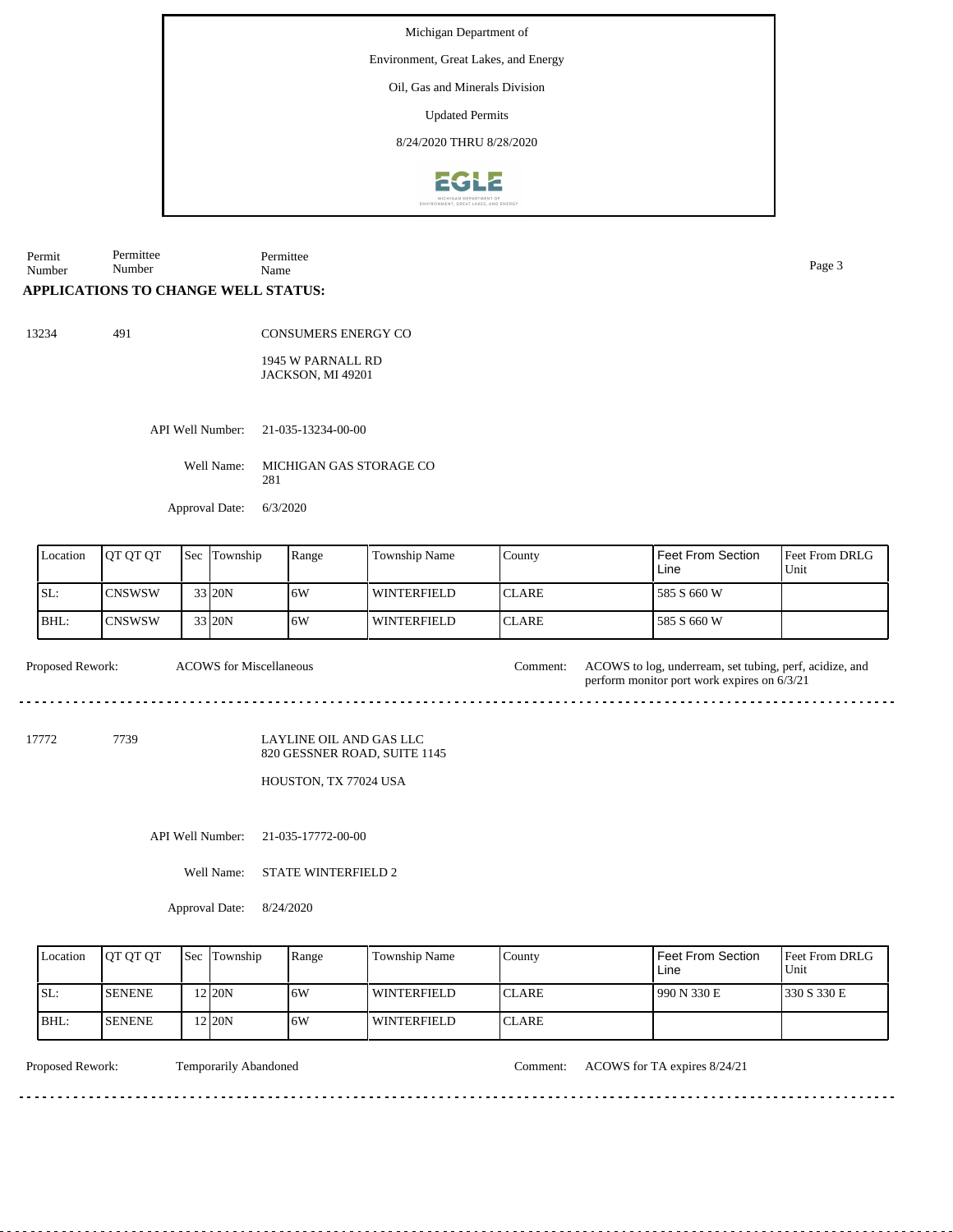Environment, Great Lakes, and Energy

# Oil, Gas and Minerals Division

Updated Permits

8/24/2020 THRU 8/28/2020



Permit Number Permittee Number

Permittee Name Page 4

17915 7739 LAYLINE OIL AND GAS LLC 820 GESSNER ROAD, SUITE 1145

HOUSTON, TX 77024 USA

API Well Number: 21-035-17915-00-00

Well Name: STATE WINTERFIELD 1

Approval Date: 8/24/2020

| Location | <b>JOT OT OT</b> | <b>Sec Township</b> | Range | <b>Township Name</b> | County        | Feet From Section<br>Line | <b>Feet From DRLG</b><br>Unit |
|----------|------------------|---------------------|-------|----------------------|---------------|---------------------------|-------------------------------|
| ISL:     | <b>INWSWNW</b>   | 12 <sub>20N</sub>   | 16W   | <b>WINTERFIELD</b>   | <b>ICLARE</b> | 990 S 330 W               | 1330 N 330 W                  |
| BHL:     | <b>INWSWNW</b>   | 12 <sub>20N</sub>   | 16W   | <b>WINTERFIELD</b>   | <b>CLARE</b>  |                           |                               |

<u>. . . . . . .</u>

Proposed Rework: Temporarily Abandoned Comment: ACOWS for TA expires on 8/24/21

31698 7739

LAYLINE OIL AND GAS LLC 820 GESSNER ROAD, SUITE 1145

HOUSTON, TX 77024 USA

API Well Number: 21-035-31698-00-00

Well Name: BENCHLEY 2-29

Approval Date: 8/24/2020

| Location | <b>IOT OT OT</b> | <b>Sec</b> Township | Range | Township Name      | County       | Feet From Section<br>∟ine | <b>Feet From DRLG</b><br>Unit |
|----------|------------------|---------------------|-------|--------------------|--------------|---------------------------|-------------------------------|
| SL:      | <b>IE2SWNW</b>   | 29 <sub>120</sub> N | 16W   | WINTERFIELD        | <b>CLARE</b> | 660 S 990 W               | 1660 S 330 E                  |
| BHL      | <b>IE2SWNW</b>   | 29 <sub>120</sub> N | 16W   | <b>WINTERFIELD</b> | <b>CLARE</b> |                           |                               |

True Vertical Depth:

Temporarily Abandoned

Proposed Rework: Temporarily Abandoned Comment: ACOWS for TA expires 8/24/21

<u>. . . . . . . . .</u>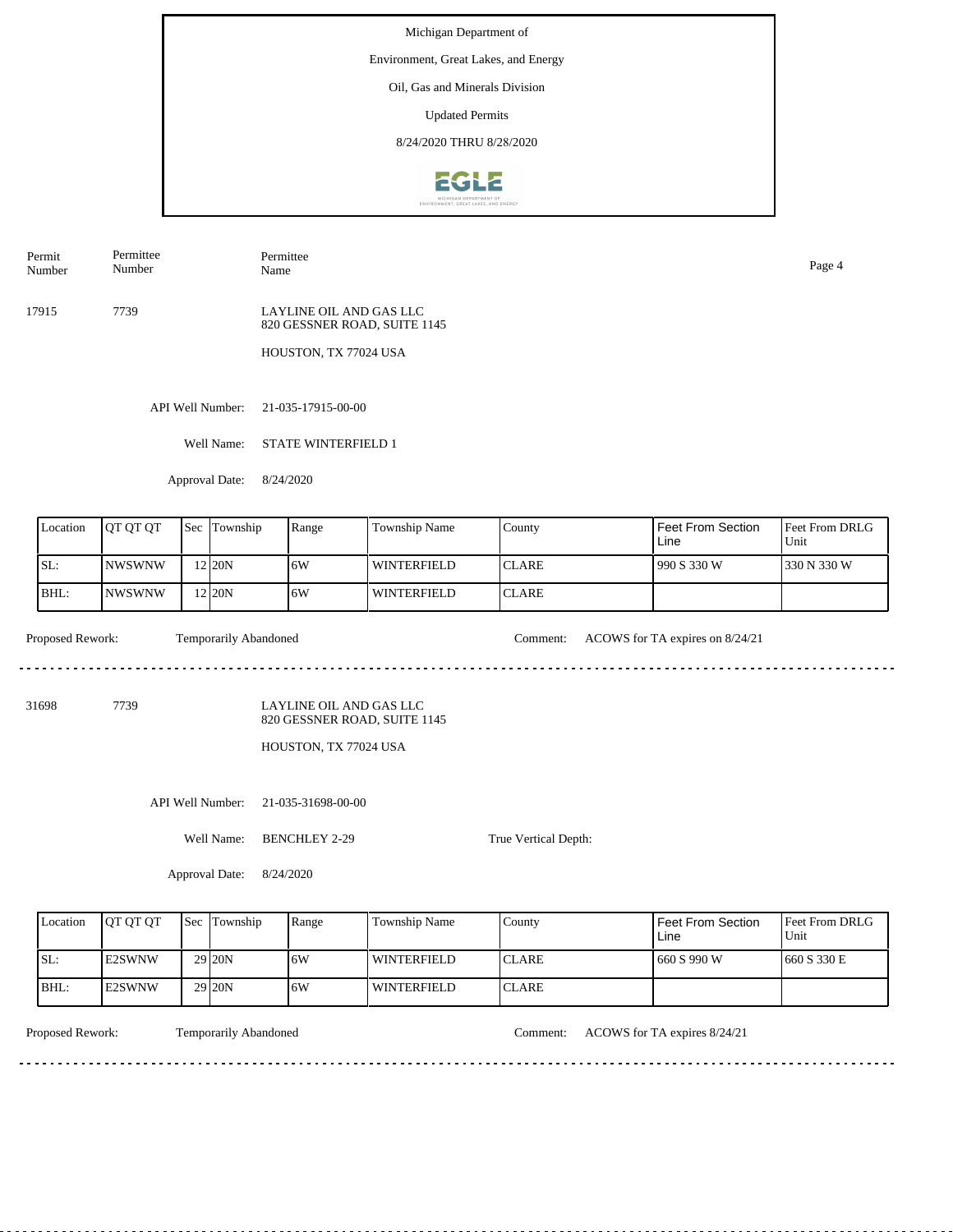Environment, Great Lakes, and Energy

## Oil, Gas and Minerals Division

Updated Permits

8/24/2020 THRU 8/28/2020



Permit Number Permittee Number

Permittee Name Page 5

51495 7739

LAYLINE OIL AND GAS LLC 820 GESSNER ROAD, SUITE 1145

HOUSTON, TX 77024 USA

API Well Number: 21-035-41826-01-00

Well Name: WINTERFIELD 1-19

Approval Date: 8/24/2020

| Location | <b>OT OT OT</b> | <b>Sec</b> | Township          | Range | Township Name | County        | Feet From Section<br>Line | <b>Feet From DRLG</b><br>Unit |
|----------|-----------------|------------|-------------------|-------|---------------|---------------|---------------------------|-------------------------------|
| ISL:     | <b>NWSENW</b>   |            | 19 <sub>20N</sub> | 6W    | WINTERFIELD   | <b>ICLARE</b> | 990 S 1069 E              | 990 S 1437 W                  |
| BHL:     | INWSENW         |            | 19 20N            | 16W   | WINTERFIELD   | <b>ICLARE</b> |                           |                               |

. . . . . . . .

Proposed Rework: Temporarily Abandoned Comment: ACOWS for TA expires on 8/24/21

58332 7739

LAYLINE OIL AND GAS LLC 820 GESSNER ROAD, SUITE 1145

HOUSTON, TX 77024 USA

API Well Number: 21-035-58332-00-00

Well Name: SUMMIT PETROL CORP ET AL 12 -12

Approval Date: 8/24/2020

| Location | <b>IOT OT OT</b> | <b>Sec</b> Township | Range | Township Name | County        | <b>Feet From Section</b><br>Line | <b>Feet From DRLG</b><br>Unit |
|----------|------------------|---------------------|-------|---------------|---------------|----------------------------------|-------------------------------|
| SL:      | <b>ISENWNE</b>   | $2$ <sub>20</sub> N | 16W   | WINTERFIELD   | <b>ICLARE</b> | 745 N 1649 E                     | 2075 N 337 E                  |
| BHL:     | <b>ISENWNE</b>   | 2120N               | 16W   | WINTERFIELD   | <b>ICLARE</b> |                                  |                               |

<u>. . . . . . . . . . . . . . . . . . .</u>

Proposed Rework: Temporarily Abandoned Comment: ACOWS for TA expires on 8/24/21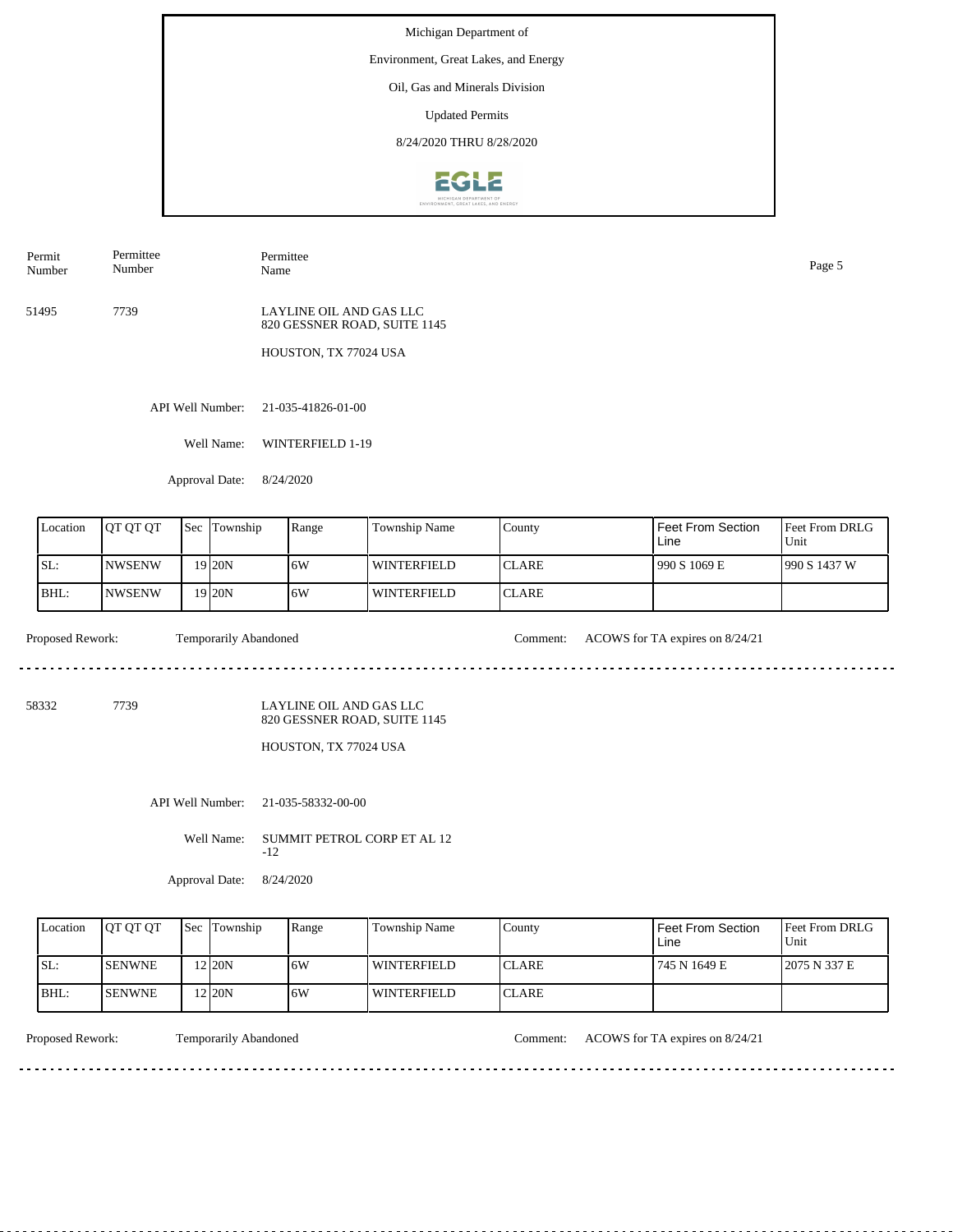Environment, Great Lakes, and Energy

## Oil, Gas and Minerals Division

Updated Permits

8/24/2020 THRU 8/28/2020



Permit Number Permittee Number

Permittee Name Page 6

8239 7739

LAYLINE OIL AND GAS LLC 820 GESSNER ROAD, SUITE 1145

HOUSTON, TX 77024 USA

API Well Number: 21-035-08239-00-00

Well Name: THAYER, DELMAR L 1

Approval Date: 8/19/2020

| Location | <b>O TOT OT</b> | <b>Sec</b> Township | Range | Township Name | County        | Feet From Section<br>Line | <b>Feet From DRLG</b><br>Unit |
|----------|-----------------|---------------------|-------|---------------|---------------|---------------------------|-------------------------------|
| SL:      | E2SESW          | 29 <sub>120</sub> N | 16W   | WINTERFIELD   | <b>ICLARE</b> | 660 S 330 E               |                               |
| BHL:     | <b>IE2SESW</b>  | 29 <sub>120</sub> N | 16W   | WINTERFIELD   | <b>ICLARE</b> |                           |                               |

Proposed Rework: ACOWS for Miscellaneous Comment: ACOWS to side track due to collapsed casing and redrill ACOWS for Miscellaneous F/ 1700' T/ 3750' and recomplete well in the Dundee 

8753 7739

LAYLINE OIL AND GAS LLC 820 GESSNER ROAD, SUITE 1145

HOUSTON, TX 77024 USA

API Well Number: 21-035-08753-00-00

Well Name: THAYER, DELMER L 6

Approval Date: 8/24/2020

| Location | <b>IOT OT OT</b> | <b>Sec Township</b> | Range | Township Name      | Countv        | <b>Feet From Section</b><br>Line | <b>Feet From DRLG</b><br>Unit |
|----------|------------------|---------------------|-------|--------------------|---------------|----------------------------------|-------------------------------|
| ISL:     | <b>IE2NESW</b>   | 29 <sub>20N</sub>   | 16W   | <b>WINTERFIELD</b> | <b>ICLARE</b> | 660 N 330 E                      |                               |
| BHL:     | <b>IE2NESW</b>   | 29 <sub>20N</sub>   | 16W   | <b>WINTERFIELD</b> | <b>ICLARE</b> |                                  |                               |

<u>. . . . . . . . .</u>

Proposed Rework: Temporarily Abandoned Comment: ACOWS for TA expires on 8/24/21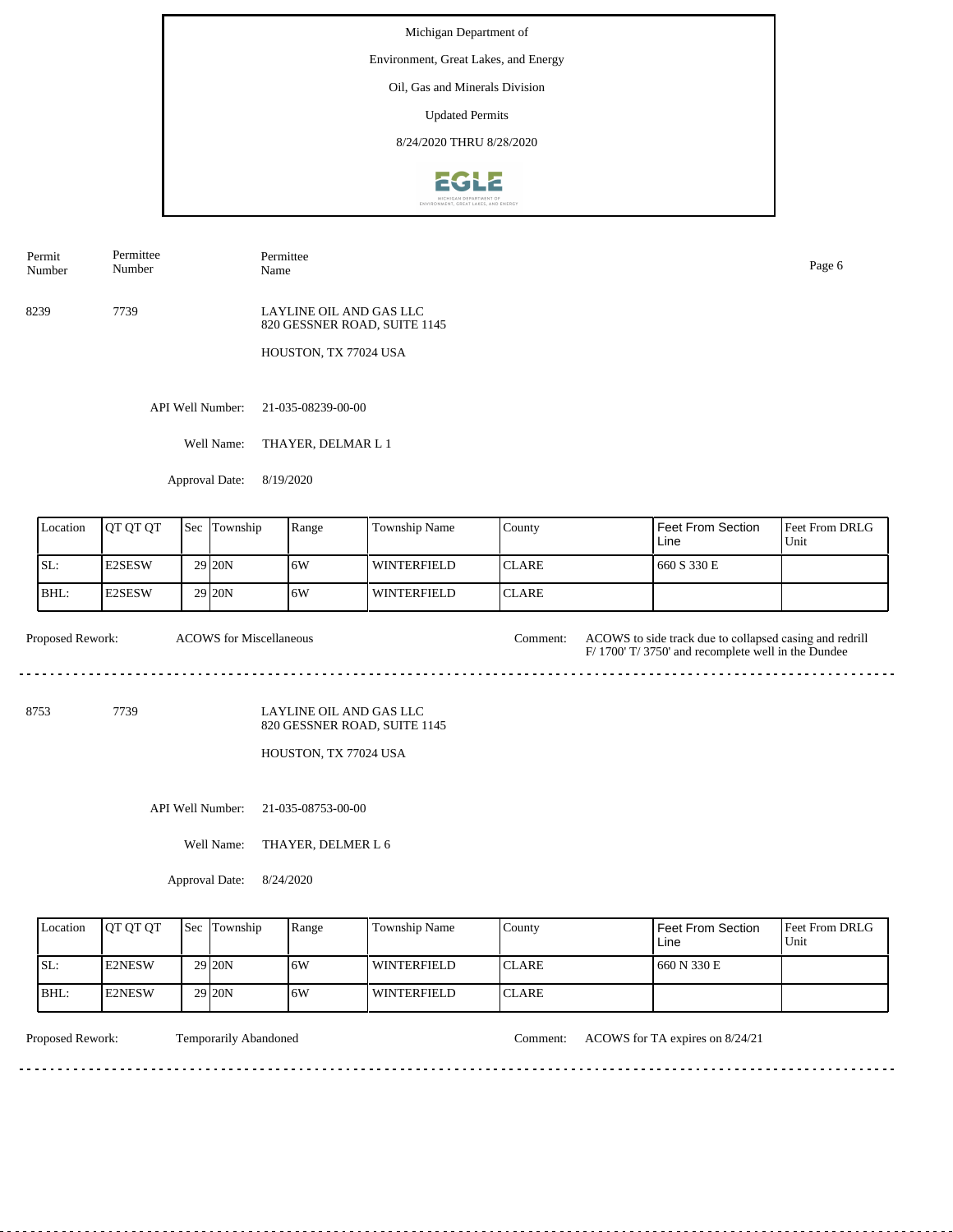Environment, Great Lakes, and Energy

Oil, Gas and Minerals Division

Updated Permits

8/24/2020 THRU 8/28/2020



Permit Number Permittee Number Permittee Name Page 7

### **RECORD OF CHANGE OF WELL STATUS:**

491

CONSUMERS ENERGY CO

1945 W PARNALL RD JACKSON, MI 49201

API Well Number: 21-035-12759-00-00

Well Name: MICHIGAN GAS STORAGE CO 231

Change Date: 7/27/2020

| Location | <b>OT OT OT</b> | <b>Sec</b> | Township | Range | Township Name | County        | Feet From Section<br>Line | <b>Feet From DRLG</b><br>Unit |
|----------|-----------------|------------|----------|-------|---------------|---------------|---------------------------|-------------------------------|
| ISL:     | <b>CNSESW</b>   |            | 31 20N   | 16W   | WINTERFIELD   | <b>ICLARE</b> | 660 S 660 E               |                               |
| BHL:     | <b>CNSESW</b>   |            | 31 20N   | 16W   | WINTERFIELD   | <b>ICLARE</b> | 660 S 660 E               |                               |

Proposed Rework: Reworked to Underreamed Open Hole Comment: RCOWS for logging, underreaming, performing monitor port Reworked to Underreamed Open Hole

13234 491

CONSUMERS ENERGY CO

1945 W PARNALL RD JACKSON, MI 49201

API Well Number: 21-035-13234-00-00

Well Name: MICHIGAN GAS STORAGE CO 281

Change Date: 8/7/2020

| Location | <b>OT OT OT</b> | <b>Sec</b> Township | Range | Township Name      | County        | <b>Feet From Section</b><br>Line | <b>Feet From DRLG</b><br>Unit |
|----------|-----------------|---------------------|-------|--------------------|---------------|----------------------------------|-------------------------------|
| ISL:     | <b>ICNSWSW</b>  | 33 20N              | 16W   | <b>WINTERFIELD</b> | <b>ICLARE</b> | 585 S 660 W                      |                               |
| BHL:     | <b>ICNSWSW</b>  | 33 20N              | 16W   | WINTERFIELD        | <b>ICLARE</b> | 585 S 660 W                      |                               |

Reworked for Miscellaneous

Proposed Rework: Reworked for Miscellaneous Comment: RCOWS to log, underream, set tubing, perf, acidize, and perform monitor port work.

work, and returning well to service.

 $- - - - - - - -$ 

<u>. . . . . . . . .</u>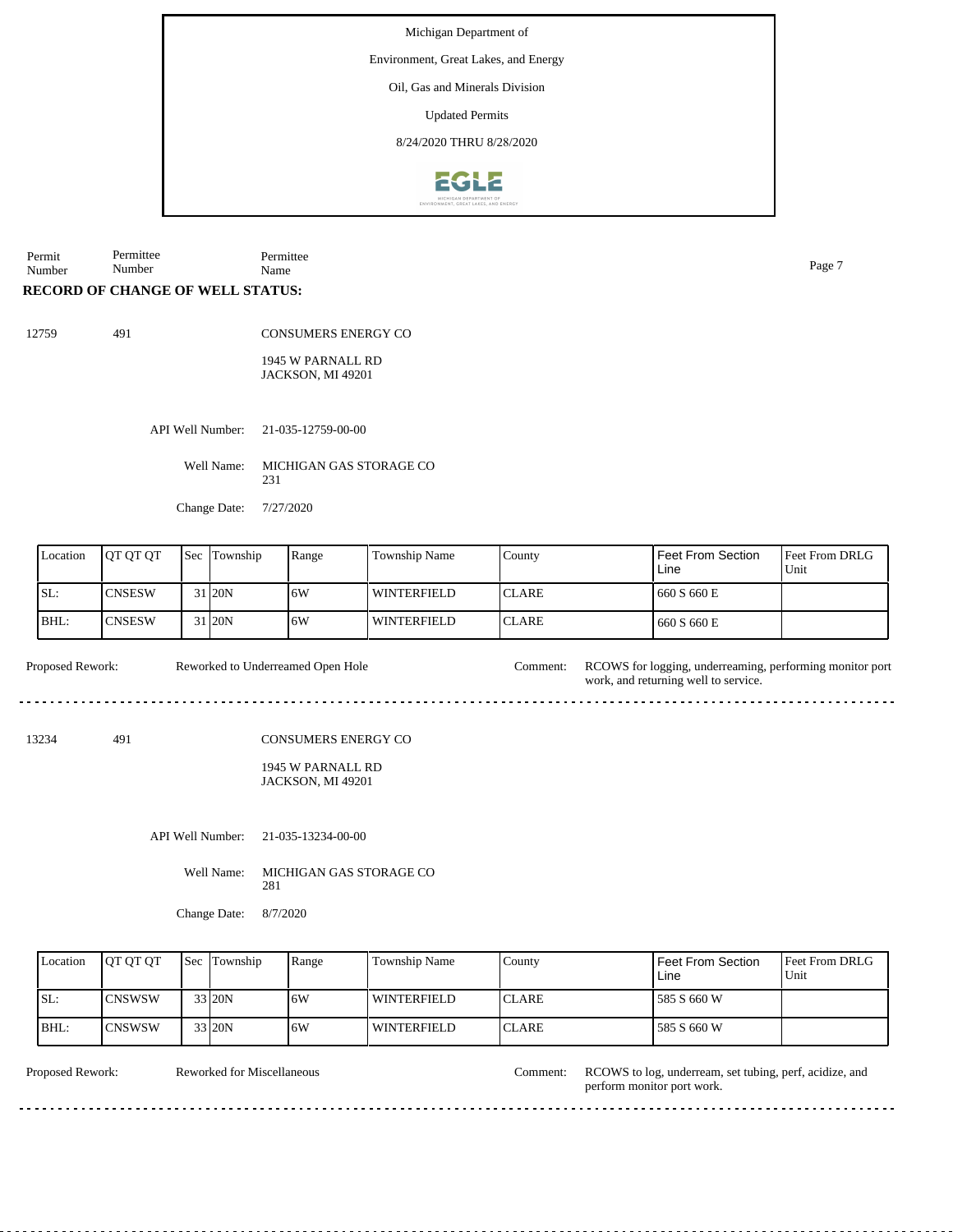Environment, Great Lakes, and Energy

# Oil, Gas and Minerals Division

Updated Permits

8/24/2020 THRU 8/28/2020



| Permit<br>Number | Permittee<br>Number | Permittee<br>Name                      | Page 8 |
|------------------|---------------------|----------------------------------------|--------|
| 13454            | 491                 | <b>CONSUMERS ENERGY CO</b>             |        |
|                  |                     | 1945 W PARNALL RD<br>JACKSON, MI 49201 |        |
|                  |                     | API Well Number: 21-035-13454-00-00    |        |

Well Name: MICHIGAN GAS STORAGE CO 333

Change Date: 8/5/2020

|      | Location | <b>IOT OT OT</b> | Sec | Township            | <b>Range</b> | <b>Township Name</b> | County        | Feet From Section<br>Line | <b>Feet From DRLG</b><br>Unit |
|------|----------|------------------|-----|---------------------|--------------|----------------------|---------------|---------------------------|-------------------------------|
| SL:  |          | <b>ICNNENW</b>   |     | 31 <sub>120</sub> N | 6W           | <b>WINTERFIELD</b>   | <b>ICLARE</b> | 585 N 585 E               |                               |
| BHL: |          | <b>ICNNENW</b>   |     | 31 <sub>20N</sub>   | 6W           | <b>WINTERFIELD</b>   | <b>CLARE</b>  | 585 N 585 E               |                               |

| Proposed Rework: | Reworked for Miscellaneous | Comment: I | RCOWS for log, underream, perf, acidize, set tubing, and<br>perform monitor port work. |
|------------------|----------------------------|------------|----------------------------------------------------------------------------------------|
|                  |                            |            |                                                                                        |

20619 491

#### CONSUMERS ENERGY CO

1945 W PARNALL RD JACKSON, MI 49201

API Well Number: 21-133-20619-00-00

Well Name: M G S C 905

Change Date: 8/20/2020

| Location | <b>IOT OT OT</b> | <b>Sec</b> | Township  | Range | Township Name | County          | Feet From Section<br>Line | Feet From DRLG<br>Unit |
|----------|------------------|------------|-----------|-------|---------------|-----------------|---------------------------|------------------------|
| SL:      | <b>SENENE</b>    |            | $36$  20N | 7W    | I MARION      | IOSCEOLA        | 1220 N 100 E              |                        |
| BHL:     | <b>SENENE</b>    |            | $36$  20N | 7W    | l MARION      | <b>IOSCEOLA</b> | 1220 N 100 E              |                        |

Reworked to Underreamed Open Hole

Proposed Rework: RCOWS for log, underream, set tubing, and perform monitor port work.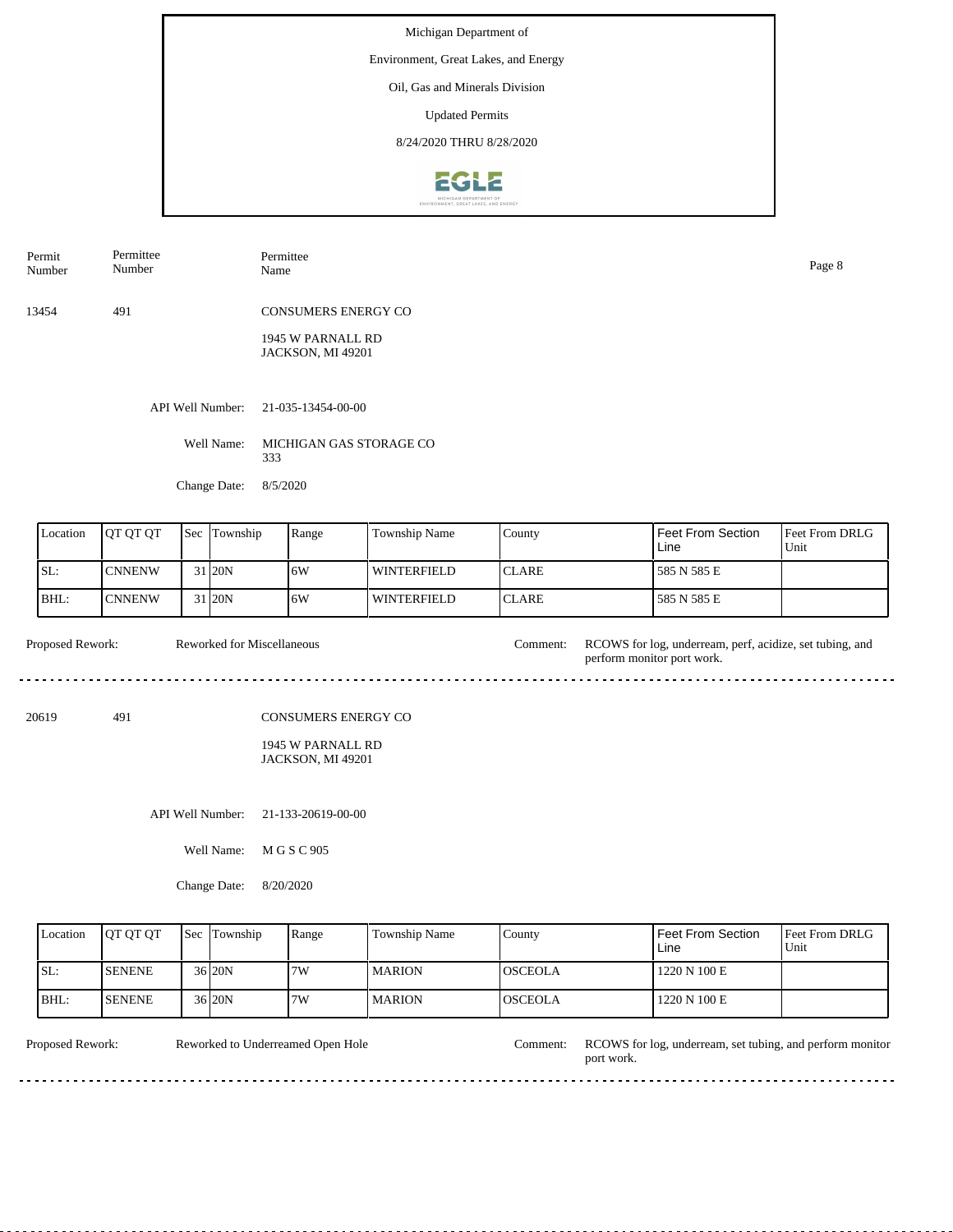Environment, Great Lakes, and Energy

### Oil, Gas and Minerals Division

Updated Permits

8/24/2020 THRU 8/28/2020



| Permit<br>Number | Permittee<br>Number | Permittee<br>Name                      | Page 9 |
|------------------|---------------------|----------------------------------------|--------|
| 20649            | 491                 | <b>CONSUMERS ENERGY CO</b>             |        |
|                  |                     | 1945 W PARNALL RD<br>JACKSON, MI 49201 |        |
|                  | API Well Number:    | 21-035-20649-00-00                     |        |
|                  | Well Name:          | M G S C 908                            |        |

Change Date: 8/12/2020

| Location | <b>JOT OT OT</b> | <b>Sec</b> Township | Range | <b>Township Name</b> | County        | Feet From Section<br>Line | <b>Feet From DRLG</b><br>Unit |
|----------|------------------|---------------------|-------|----------------------|---------------|---------------------------|-------------------------------|
| SL:      | <b>ISENESE</b>   | 18 I 20 N           | 16W   | WINTERFIELD          | <b>ICLARE</b> | 1320 N 100 E              |                               |
| BHL:     | <b>ISENESE</b>   | 18 I 20 N           | 16W   | <b>WINTERFIELD</b>   | <b>ICLARE</b> | 1320 N 100 E              |                               |

Proposed Rework: Reworked to Underreamed Open Hole Comment: RCOWs for log, underream, and perform monitor port work.

. . . . . . . . . . . . . . . . . . .  $\sim$   $\sim$   $\sim$ 

25550 491

CONSUMERS ENERGY CO

1945 W PARNALL RD JACKSON, MI 49201

API Well Number: 21-099-25550-00-00

Well Name: CONSUMERS POWER COMPANY R-105

Change Date: 8/7/2020

| Location | <b>IOT OT OT</b> | <b>Sec Township</b> | Range | Township Name | County         | <b>Feet From Section</b><br>Line | <b>Feet From DRLG</b><br>Unit |
|----------|------------------|---------------------|-------|---------------|----------------|----------------------------------|-------------------------------|
| ISL:     | <b>INWNESE</b>   | $36$ <sub>5N</sub>  | 13E   | ARMADA        | <b>IMACOMB</b> | 330 N 1010 E                     |                               |
| BHL:     | <b>INWNESE</b>   | $36$ <sub>5N</sub>  | 13E   | <b>ARMADA</b> | <b>IMACOMB</b> |                                  |                               |

Proposed Rework: Reworked for Miscellaneous Comment: RCOWS for perf F/ 3144' T/ 3210' and stimulate.